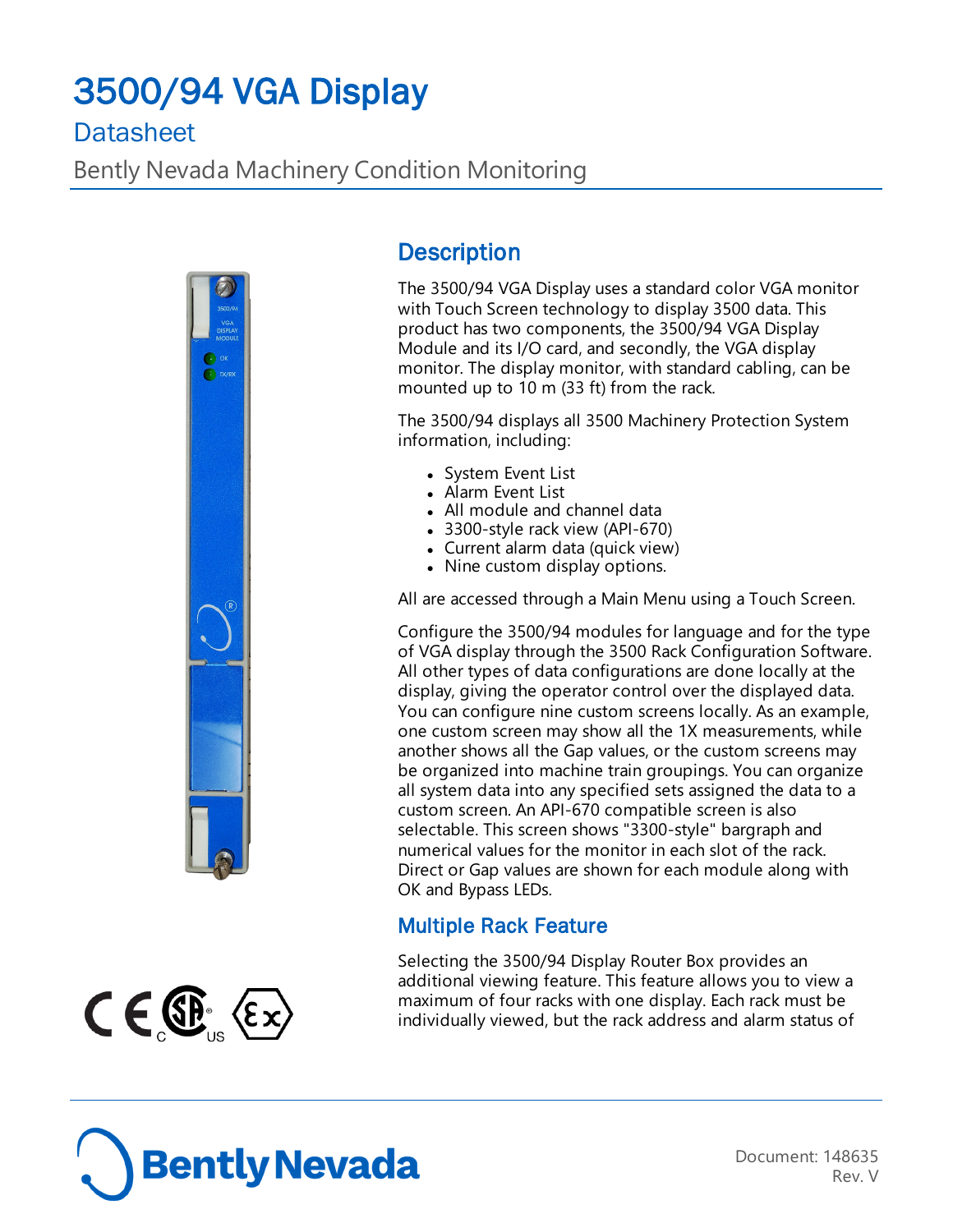each rack is always visible in the upper right corner of the screen. The Display Router Box must be located within 6 m (20 ft) of each 3500 rack.

The old EIA rack mount for the Parker RS PowerStation Monitor will not work with the Advantech FPM-8151H Monitor. Likewise, the EIA rack mount for the Advantech FPM-8151H Monitor will not work with the Parker RS PowerStation Monitor.

#### Display Monitors

Bently Nevada offers five approved display monitor types, which are the only types that will properly interface to the 3500/94 VGA modules. Each display is intended to meet different application requirements. It is important that you make the right selection for your application. For outdoor installations, all display types require a hood to block direct sunlight. Each display requires a separate power supply.

As an option, the KVM Extender may be selected for remote sites at a distance up to 305 m (1000 ft). While the KVM Extender will meet most viewing requirements, the extender will degrade picture image quality and may be affected by noisy environments. Therefore, you should avoid using the KVM Extender unless the standard cable length is not adequate.

All display monitors use Touch Screens. Because the Touch Screen controllers differ, you must configure each display monitor type using the 3500 Rack Configuration Software.

The 3500/94 offers a Display Router Box that allows up to four 3500 racks to drive a single display. The Display Router Box acts as a switch box that allows the operator to switch the display between racks. An important feature of the Display Router Box is its ability to show the alarm and OK status of each connected rack.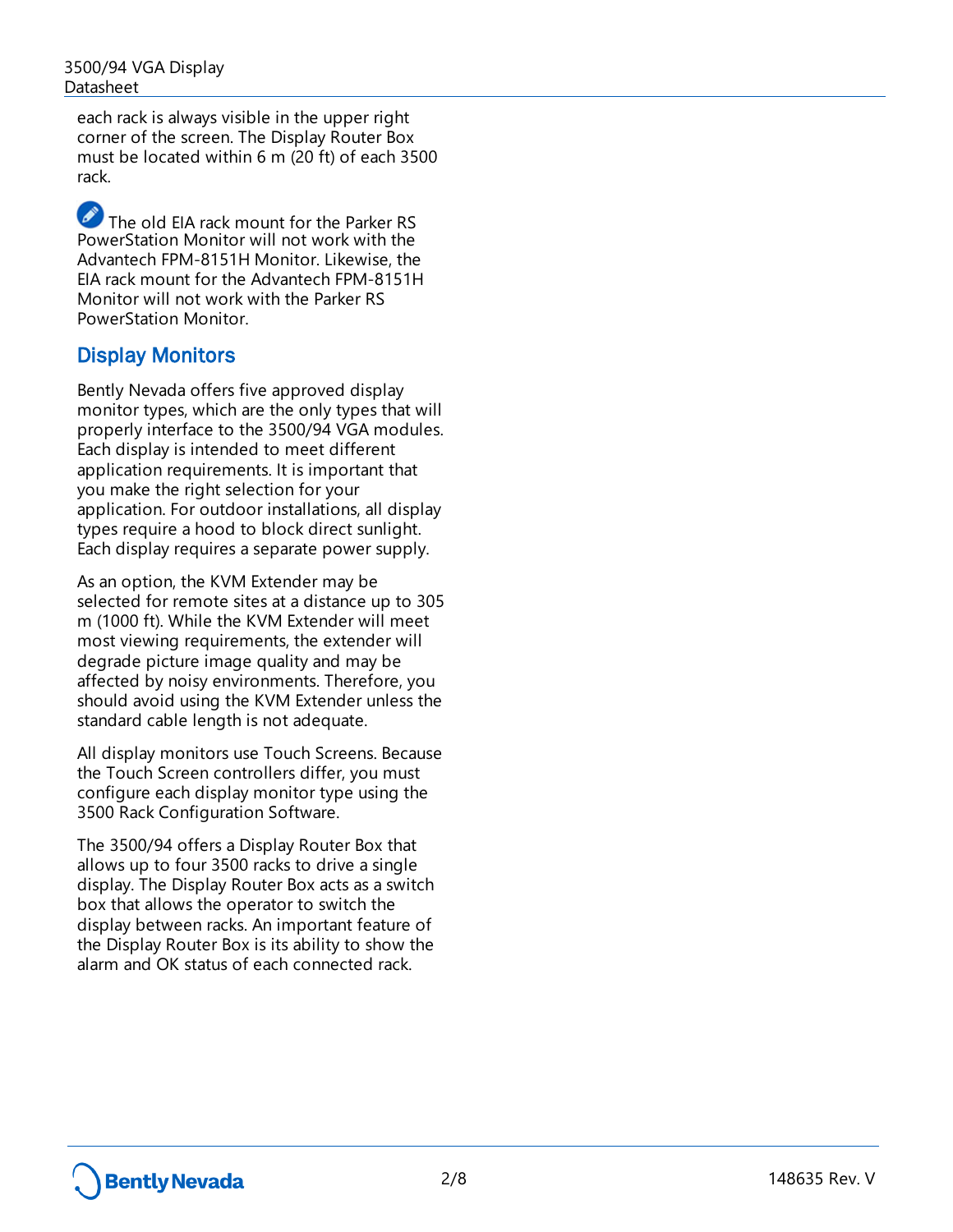# **Specifications**

# 3500/94 VGA Display Unit

| <b>Inputs</b>         |                                          |
|-----------------------|------------------------------------------|
| Power<br>consumption  | 4.6 watts max.                           |
| High-speed<br>network | Monitor status, data and values          |
|                       | RS232 port (I/0)   Touch controller data |

| Outputs        |                                                            |  |
|----------------|------------------------------------------------------------|--|
| OK LED         | Indicates proper operation of the module                   |  |
| TX/RX LED      | Indicates communications between other<br>system modules   |  |
| VGA port (I/O) | Analog red, green, blue and sync signals<br>to the display |  |

## Environmental Limits

| Operating<br>Temperature | $-30 °C$ to $+65 °C$  |
|--------------------------|-----------------------|
|                          | $(-22 °F to +149 °F)$ |
| Storage<br>Temperature   | $-40$ °C to $+85$ °C  |
|                          | $(-40 °F to +185 °F)$ |
| Humidity                 | 95%, non-condensing   |

## **Physical**

## 3500/94 Monitor

| Dimensions                  | 241.3 mm x 24.4 mm x 241.8 mm                            |
|-----------------------------|----------------------------------------------------------|
| (Height x<br>Width x Depth) | $(9.5 \text{ in } x 0.96 \text{ in } x 9.52 \text{ in})$ |
| Weight                      | $0.73$ kg $(1.6$ lb.)                                    |

## I/O Module

| Dimensions                  | 241.3 mm x 24.4 mm x 99.1 mm                                      |
|-----------------------------|-------------------------------------------------------------------|
| (Height x<br>Width x Depth) | $(9.50 \text{ in} \times 0.96 \text{ in} \times 3.90 \text{ in})$ |
| Weight                      | $0.34$ kg $(0.75$ lb.)                                            |

## FPM-8151 Display

| <b>Dimensions</b><br>(Height x<br>Width x Depth) | 422 mm x 338 mm x 68 mm<br>16.61 in x 13.31 in x 2.68 in |
|--------------------------------------------------|----------------------------------------------------------|
| Weight                                           | 8.5 kg (18.74 lb.)                                       |

For dimensions and specifications on the RS Power Station display, refer to the Display Monitor Specifications section at the end of this datasheet.

## Rack Space Requirements

#### Monitor Module

| Rack Space        | 1 full-height front slot |
|-------------------|--------------------------|
| $1/\Omega$ Modulo |                          |

#### I/O Module

| Rack Space | 1 full-height rear slot |
|------------|-------------------------|
|------------|-------------------------|

## KVM Extender

| Mounting             | Shelf top                |
|----------------------|--------------------------|
| Power Input          | 100 to 240 Vac, 50-60 Hz |
| Agencies             | CE                       |
| Temperature<br>Range | 0 °C to 40 °C            |
|                      | (32 °F to 104 °F)        |
| Humidity             | 80%, noncondensing       |
| Class 1, Div 2       | Not approved             |
| NEMA 4X              | Not approved             |

# 3500/94 Display Router Box

#### Inputs

| Power +24vdc<br>$+/- 6%$ | 4.7 watts max          |
|--------------------------|------------------------|
| Input range              | 22.5 to 25.5 Vdc input |
| VGA inputs (4)           | Video image            |
| RS232 inputs<br>(4)      | Touch controller data  |

#### **Outputs**

|                            | OK Status LED   Indicates proper operation |
|----------------------------|--------------------------------------------|
| VGA Output (1) Video image |                                            |
| RS232 Output<br>(1)        | Touch control data                         |

# **Bently Nevada**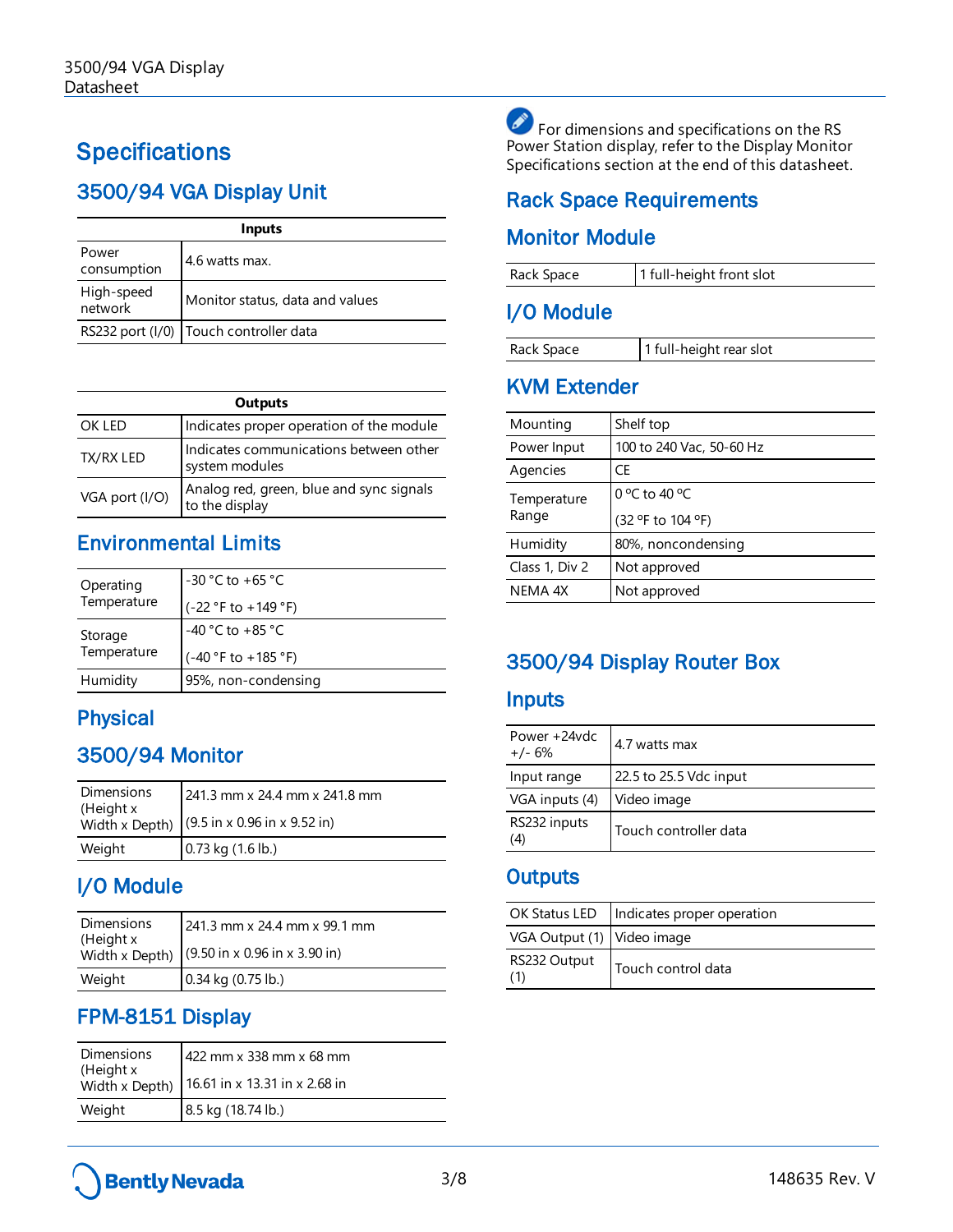## Physical

## FPM-8151 Display

| <b>Dimensions</b><br>(Height x<br>Width x Depth) | 422 mm x 338 mm x 68 mm<br>16.61 in x 13.31 in x 2.68 in |
|--------------------------------------------------|----------------------------------------------------------|
| Weight                                           | 8.5 kg (18.74 lb.)                                       |

For dimensions and specifications on the RS Power Station display, refer to the Display Monitor Specifications section at the end of this datasheet.

## Compliance and Certifications

#### **FCC**

This device complies with part 15 of the FCC Rules. Operation is subject to the following two conditions:

- This device may not cause harmful interference.
- This device must accept any interference received, including interference that may cause undesired operation.

#### EMC

European Community Directive:

EMC Directive 2014/30/EU

Standards:

EN 61000-6-2 Immunity for Industrial Environments

EN 61000-6-4 Emissions for Industrial Environments

#### Electrical Safety

European Community Directive:

LV Directive 2014/35/EU

Standards:

EN 61010-1

#### RoHS

European Community Directive:

RoHS Directive 2011/65/EU

#### Maritime

ABS - Marine and Offshore Applications

DNV GL Rules for Classification – Ships, Offshore Units, and High Speed and Light Craft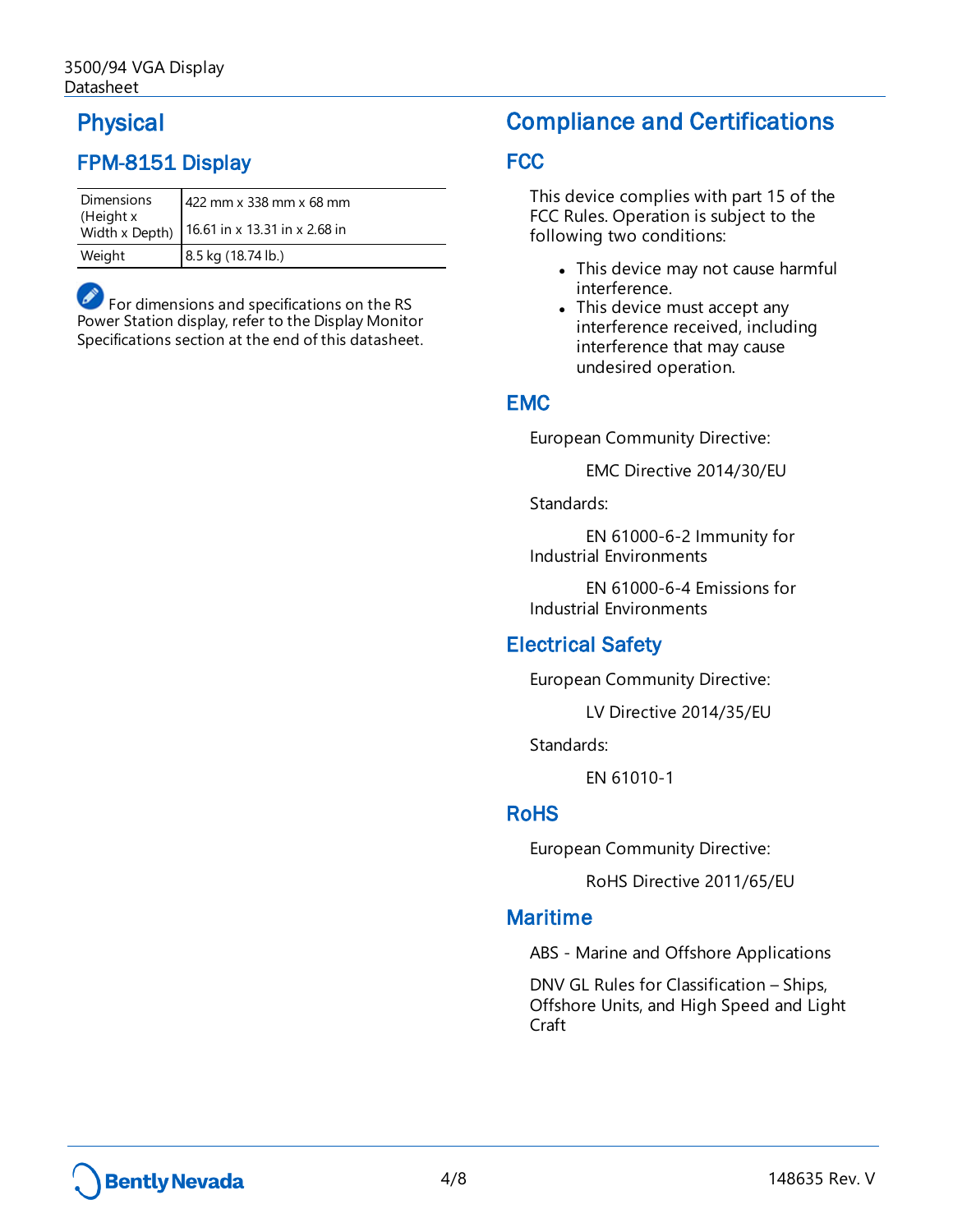## Hazardous Area Approvals

(missing or bad snippet)



The following approvals apply to the 3500/94 monitor, its I/O module, and the 3500/94 Display Router Box.

| <b>North America</b>           |                                                                                                         |
|--------------------------------|---------------------------------------------------------------------------------------------------------|
|                                | Ex $nC$ [L] IIC T4 Gc:<br>Class I, Division 2, Groups A, B, C and<br>D                                  |
| <b>Approval Option</b><br>(01) | Class I, Zone 2: AEx nC IIC T4 Gc:<br>Class I, Division 2, Groups A, B, C and<br>D                      |
|                                | T4 @ Ta = -20 °C to +65 °C<br>(-4 °F to +149 °F) Per drawing 149243                                     |
| <b>ATEX/IECEx</b>              |                                                                                                         |
| <b>Approval Option</b><br>(02) | II 3G<br>Ex nA nC ic IIC T4 Gc<br>T4 @ Ta = -20 °C to +65 °C<br>$(-4 \, \degree$ F to +149 $\degree$ F) |

#### VGA Monitor Certification

The following certification information applies to the VGA display monitors only (both the Parker and the Advantech):

UL listed

Class I, Division 2 Groups A,B,C,D

# Ordering Considerations

The 3500/94 requires the following (or later) firmware and software revisions:

| 3500/94 Firmware               | Rev P           |
|--------------------------------|-----------------|
| 3500/01 Software (Rack Config) | <b>Rev 4.8</b>  |
| 3500/02 Software (Op Display)  | <b>Rev 2.21</b> |
| 3500/03 Software (Data Aqu)    | Rev 1.22        |

The recommended display monitor option is the Advantech FPM-8151H. This space-saving and durable display is designed for excellent viewing quality in industrial applications.

The Display Router Box, which allows one display to serve up to 4 racks, may be used to reduce the number of displays required. When connected, the Display Router Box allows the operator to view all racks by switching between them (note that only one rack can be viewed at a time). All 3500 racks must be located within 20ft of the Display Router Box.

We recommend locating the display within 25 feet of the 3500 rack as the video driver circuit is optimized for this range. Cabling lengths greater than 25 feet will degrade the picture quality. When an application requires an extension, the KVM Extender may be used. The KVM Extender will reduce picture quality to some degree, although typically the quality of the picture image will still be acceptable. The KVM Extender must be used indoors and it is not rated for potentially hazardous areas.

#### Ordering a Display Router Box

AA options 13, 14 and 15 are for the Display Router Box. To order multiple racks with one display, do the following:

- 1. The first rack must call out an AA option between 01 and 04; this selects the desired display type.
- 2. The second rack must call out an AA option of 13 or 14; this selects the Display Router Box (including cables for two racks). Option 13 does not include a power supply. If an AA option of 01 through 04 was selected on the first rack, the power supply is already included. If an AA options of 05 through 08 was selected on the first rack, option 14 will be required (on the second rack) to include the power supply for the Display Router Box.
- 3. The Third rack must call out an AA option of 15; this selects the cables necessary for a third rack.
- 4. The fourth rack must call out an AA option of 15; this selects the cables necessary for a fourth rack.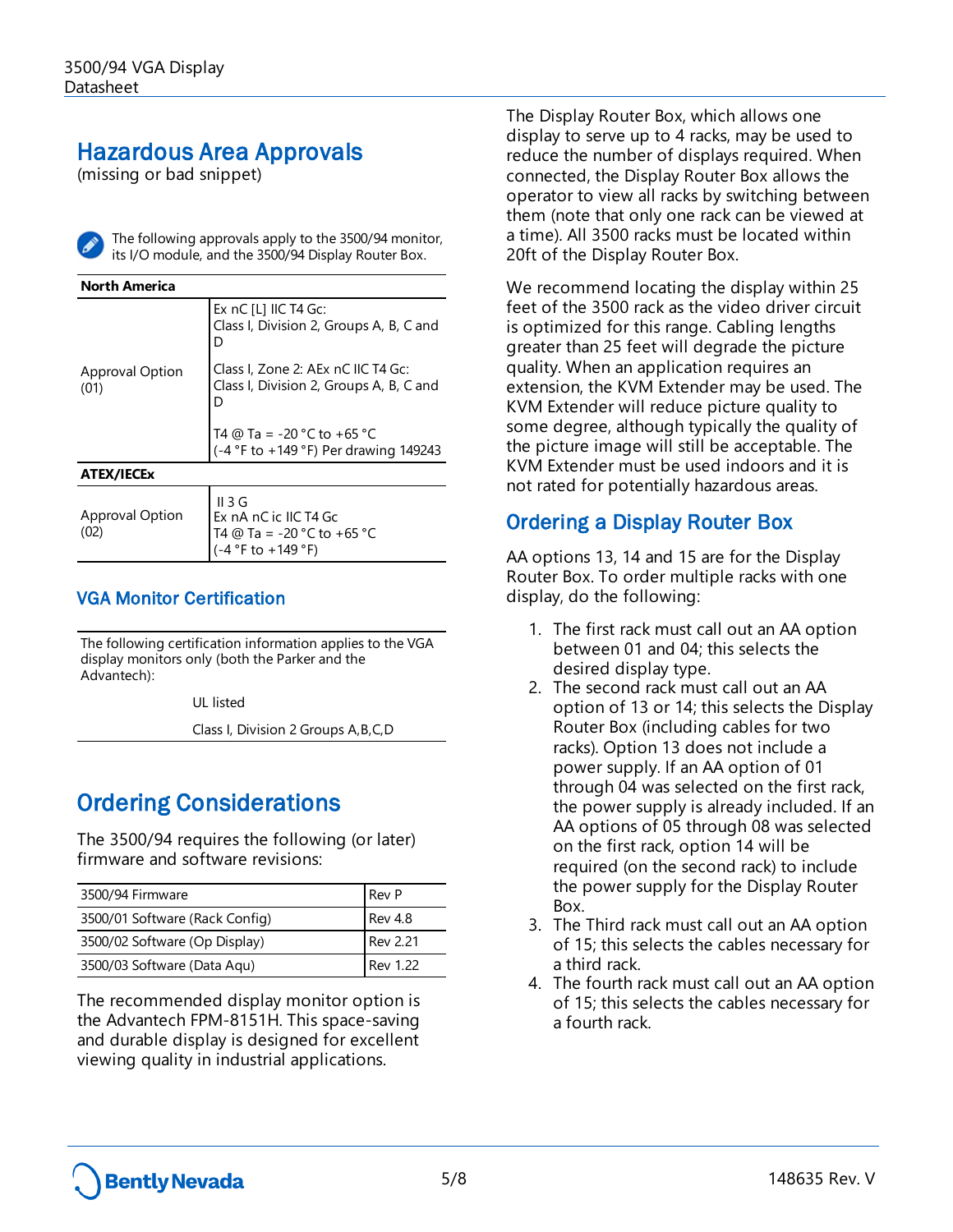Each 3500 rack requires a 3500/94 VGA module and an I/O card; because of this, each AA option is structured to automatically include them.

# Ordering Information

#### System Display



For the detailed listing of country and product specific approvals, refer to the *Approvals Quick Reference Guide* (108M1756) available from **[www.Bently.com](http://www.bently.com/)**.

#### **3500/94-AA-BB-CC**

|     | A: Display Monitor Option:                                                                         |  |
|-----|----------------------------------------------------------------------------------------------------|--|
| 01  | <b>FPM-8151H</b><br>Panel mount<br>DC Supply-Industrial included                                   |  |
| 02  | FPM-8151H<br>19-inch EIA Rack mount<br>DC Supply-Industrial included                               |  |
| 03  | <b>FPM-8151H</b><br>Panel mount<br>Class 1, Division 2<br>DC Supply-Industrial included            |  |
| 04  | <b>FPM-8151H</b><br>19-inch EIA Rack mount<br>Class 1, Division 2<br>DC Supply-Industrial included |  |
| 05  | Discontinued                                                                                       |  |
| 06  | Discontinued                                                                                       |  |
| 07  | Discontinued                                                                                       |  |
| 08  | Discontinued                                                                                       |  |
| 09  | Discontinued                                                                                       |  |
| 010 | Discontinued                                                                                       |  |
| 011 | Discontinued                                                                                       |  |
| 012 | Discontinued                                                                                       |  |
| 013 | Display Router Box (cables included for two<br>racks)                                              |  |
| 014 | Display Router Box with +24vdc Supply (cables<br>included for two racks)                           |  |
| 015 | Cables for display Router Box (one rack)                                                           |  |
|     | <b>B: Extender and Cable Length Option:</b>                                                        |  |
| 00  | None                                                                                               |  |
| 01  | KVM Extender 250 Foot (76.25 meters) PVC cable                                                     |  |
| 02  | KVM Extender 500 Foot (152.5 meters) PVC cable                                                     |  |
| 03  | KVM Extender 1000 Foot (305 meters) PVC cable                                                      |  |
|     | C: Agency Approvals Option                                                                         |  |

| 00 | None           |
|----|----------------|
| 01 | CSA/NRTL/C     |
| 02 | CSA/ATEX/IECEx |

#### Accessories and Spares

| 148635    | 3500/94 Datasheet                               |
|-----------|-------------------------------------------------|
| 148636    | 3500/94 User Guide                              |
| 145988-01 | 3500/94 Main module                             |
| 147663-01 | 3500/94 I/O module                              |
| 148637-01 | VGA Extension cable 20 Foot                     |
| 148638-01 | Serial Touch Cable 25 Foot                      |
| 148654-01 | Spare display — RS Power Station                |
| 102M8950  | FPM-8151, class 1, division 2                   |
| 148653-01 | RS Power Station, class 1, division 2<br>option |
| 149356-01 | Display Router Box                              |
|           |                                                 |

#### **149710-AA-BB**

| <b>Split digital cable for the Display Router Box</b> |                                                                                 |
|-------------------------------------------------------|---------------------------------------------------------------------------------|
| A: Cable Length Option                                |                                                                                 |
| 01                                                    | 10 Feet (3 Meters)                                                              |
| 02                                                    | 20 Feet (6.1 Meters)                                                            |
| 033                                                   | 33 Feet (10 Meters)                                                             |
| <b>B: Connector Options</b>                           |                                                                                 |
| 00                                                    | Assembled I/O Connector                                                         |
| 161087-AA-BB                                          |                                                                                 |
|                                                       | <b>VGA cable for the Display Router Box</b>                                     |
| A: Cable Length Option                                |                                                                                 |
| 01                                                    | 10 Feet (3 Meters)                                                              |
| 02                                                    | 20 Feet (6.1 Meters)                                                            |
| 033                                                   | 33 Feet (10 Meters)                                                             |
| <b>B: Connector Options</b>                           |                                                                                 |
| 00                                                    | All VGA Connectors Assembled                                                    |
|                                                       |                                                                                 |
| 149710-33-00                                          | Split digital cable for the Display Router<br>Box (33ft)                        |
| 161087-33-00                                          | VGA cable for the Display Router Box<br>(33ft)                                  |
| 161264-01                                             | DC Supply-Industrial (used with the RS<br>Power Station and Display Router Box) |
| 104M3812-01                                           | 19" EIA mounting plate, FPM-8151H                                               |
| 103M7873-01                                           | 3500/94 KVM Extender                                                            |
|                                                       |                                                                                 |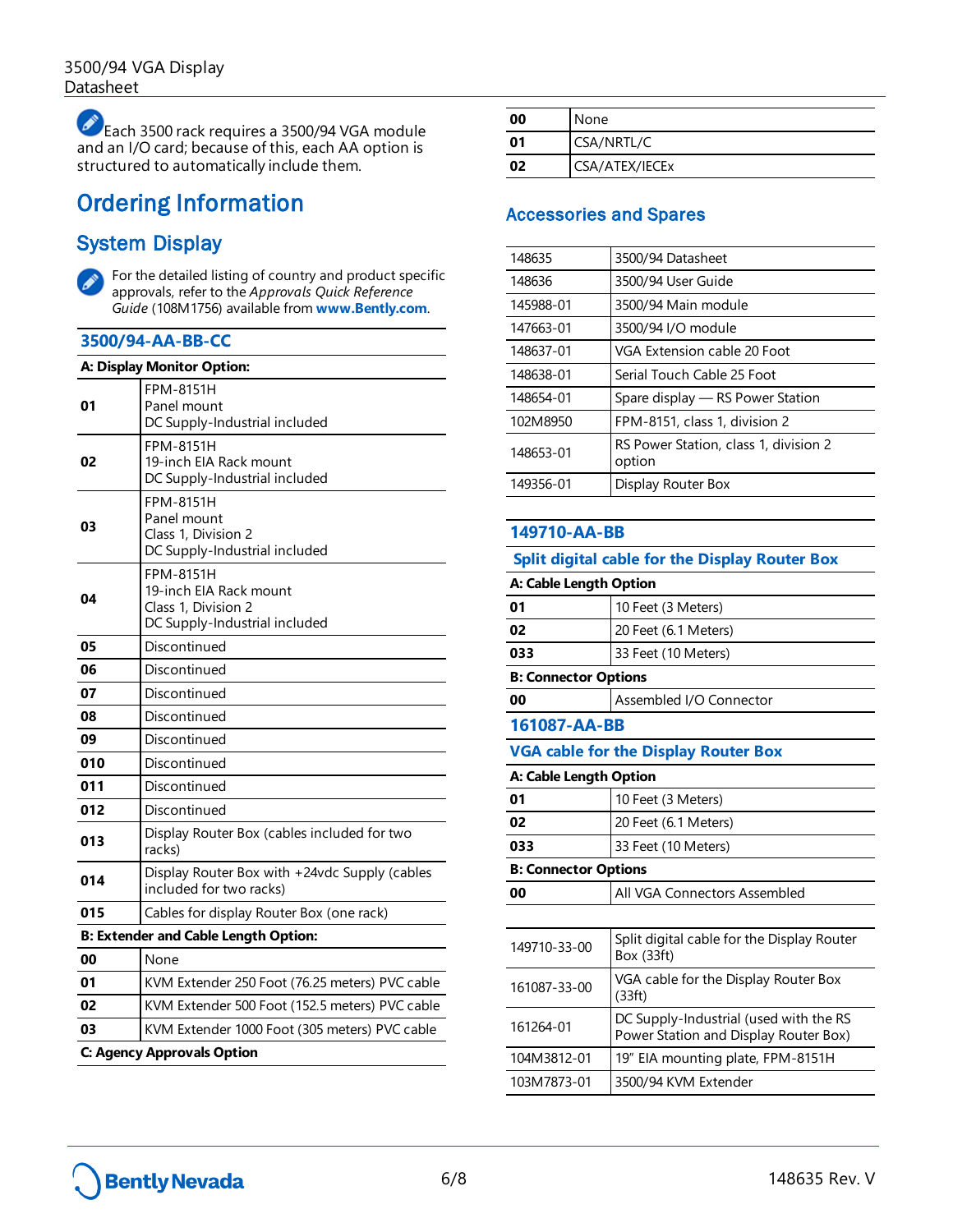| 148350-0250 | CAT5 cable 250 Foot PVC  |
|-------------|--------------------------|
| 148350-0500 | CAT5 cable 500 Foot PVC  |
| 148350-1000 | CAT5 cable 1000 Foot PVC |

# Display Monitor Specifications

### PowerStation RS

| Size                                              | 15''                                                                                                                                                                                                                                                                                                                                      |
|---------------------------------------------------|-------------------------------------------------------------------------------------------------------------------------------------------------------------------------------------------------------------------------------------------------------------------------------------------------------------------------------------------|
| Type                                              | <b>LCD</b>                                                                                                                                                                                                                                                                                                                                |
| Industrial hardened                               | Yes                                                                                                                                                                                                                                                                                                                                       |
| Mounting Styles                                   | Panel mount<br>Οr<br>19" Rack mount                                                                                                                                                                                                                                                                                                       |
| Power                                             | 20 to 36 Vdc, 48 W.<br>DC Supply included                                                                                                                                                                                                                                                                                                 |
| Agencies                                          | CE, UL, CUL                                                                                                                                                                                                                                                                                                                               |
| NEMA 4X                                           | Yes                                                                                                                                                                                                                                                                                                                                       |
| Class 1, Div 2                                    | Optional                                                                                                                                                                                                                                                                                                                                  |
| Temperature                                       | 0 to 65°C for full unit. -30°C<br>to 65°C for bezel and screen.<br>See notes.                                                                                                                                                                                                                                                             |
| Humidity                                          | 95% RH                                                                                                                                                                                                                                                                                                                                    |
| Touch Interface                                   | Resistive                                                                                                                                                                                                                                                                                                                                 |
| Manufacturer                                      | <b>CTC-Parker Automation</b>                                                                                                                                                                                                                                                                                                              |
| Dimensions ( $W \times H \times D$ ) in<br>inches | 16.8 x 13.3 x 3.8. Panel<br>cutout 15.90 X 12.40 (W x H)                                                                                                                                                                                                                                                                                  |
| Weight Shipping                                   | 7.80 kg (17.2 lb)<br>10.0 kg (22 lb)                                                                                                                                                                                                                                                                                                      |
| Warranty                                          | 2 years                                                                                                                                                                                                                                                                                                                                   |
| Notes                                             | Recommended for industrial<br>use. Best fit for most<br>applications. The minimum<br>temperature rating is $0^{\circ}$ C<br>for the electrical<br>components on the rear of<br>the display. When the<br>screen and bezel is to be<br>exposed to temperatures<br>below 0 °C, a heated<br>enclosure is required for the<br>rear components. |

| <b>Mounting Styles</b>                            | Panel mount<br>Οr<br>19" Rack mount                                                                                                                                                                                                                                                                        |
|---------------------------------------------------|------------------------------------------------------------------------------------------------------------------------------------------------------------------------------------------------------------------------------------------------------------------------------------------------------------|
| Power                                             | 20 Vdc, 57 W.<br>DC Supply included                                                                                                                                                                                                                                                                        |
| Agencies                                          | CE, UL                                                                                                                                                                                                                                                                                                     |
| IP65 compliant                                    | Yes                                                                                                                                                                                                                                                                                                        |
| Class 1, Div 2                                    | Yes                                                                                                                                                                                                                                                                                                        |
| Temperature                                       | 0 to 60 °C operation<br>temperature                                                                                                                                                                                                                                                                        |
| Humidity                                          | 95% RH                                                                                                                                                                                                                                                                                                     |
| Touch Interface                                   | Resistive                                                                                                                                                                                                                                                                                                  |
| Manufacturer                                      | Advantech                                                                                                                                                                                                                                                                                                  |
| Dimensions ( $W \times H \times D$ ) in<br>inches | 16.61 x 13.31 x 2.68.<br>Panel cutout<br>15.59 X 11.65 (W x H)                                                                                                                                                                                                                                             |
| Weight Shipping                                   | 7.80 kg (17.2 lb)<br>10.0 kg (22 lb)                                                                                                                                                                                                                                                                       |
| Warranty                                          | 2 years                                                                                                                                                                                                                                                                                                    |
| <b>Notes</b>                                      | Recommended for industrial<br>use. Best fit for most<br>applications. The minimum<br>temperature rating is $0^{\circ}$ C for<br>the electrical components<br>on the rear of the display.<br>When the screen and bezel<br>is to be exposed to<br>temperatures below 0 °C, a<br>heated enclosure is required |

for the rear components.

## FPM-8151

| Size                | 15" |
|---------------------|-----|
| Type                |     |
| Industrial hardened | Yes |